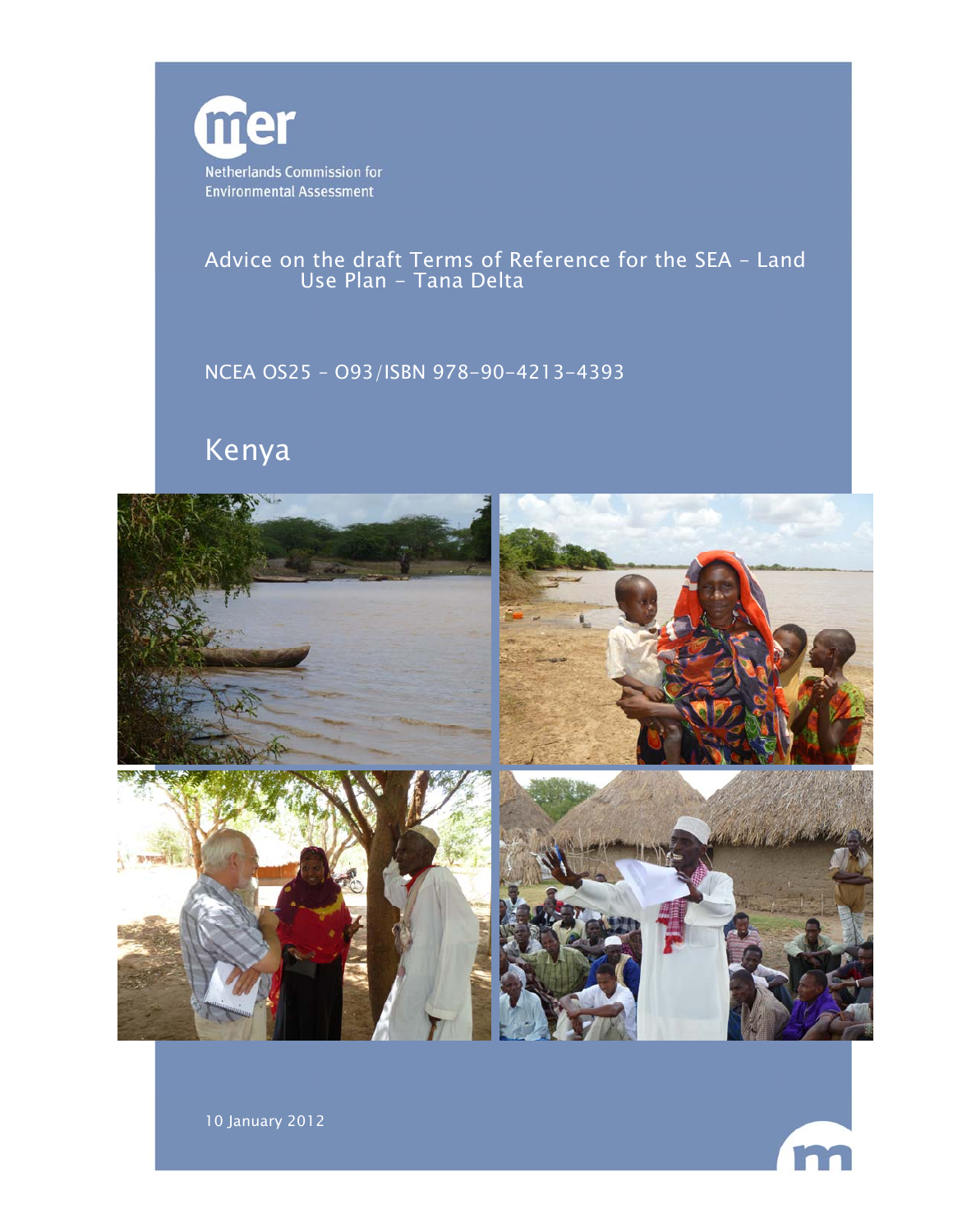

your reference

your letter

Dr. Ayub Macharia Ag. Director General NEMA

> our reference OS25-O93/AK/Lw

enquiries to Arend Kolhoff

direct phone number (030) 234 76 04

*Date: 22 December 2011* Subject: Advice on the draft Terms of Reference for the SEA - Land Use Plan - Tana Delta- Kenya

Dear Mr. Macharia,

In November 2011, you requested the Netherlands Commission for Environmental Assessment to advise on the draft Terms of Reference for the Strategic Environmental Assessment and to advice on the scoping report for Strategic Environmental Assessment of the Land Use Plan, Tana Delta in Kenya. It is my pleasure to submit herewith the advice on the scoping report (phase 1), prepared by an independent working group of the Commission.

I would like to draw your attention to the following issues:

- The setting of specific objectives for the Land use plan is essential for the start of the process. The current draft ToR does not specify these. Specific objectives are necessary as framework for the development of alternatives and to facilitate public consultation.
- It should be clear at the start of the process which authority or authorities will be responsible for the formal decisions to be taken. I propose to apply the subsidiarity principle for decision-making: central authorities should only perform those tasks that cannot be performed effectively at a more immediate or local level.
- Land use planning in a context like the Tana delta, where formal land rights are not clear, may be a conflict sensitive process. I would thus like to emphasize that consultation of stakeholders requires a careful approach. In this light it is recommended to start with consultation of the representatives of stakeholders to agree on the rules and objectives for consultation.

**VISITING ADDRESS** Arthur van Schendelstraat 800 Utrecht The Netherlands

POSTAL ADDRESS P.O. Box 2345 NL - 3500 GH Utrecht The Netherlands

 $T + 31(0)30 - 2347660$  $F + 31(0)30 - 2304382$ E mer@eia.nl w www.eia.nl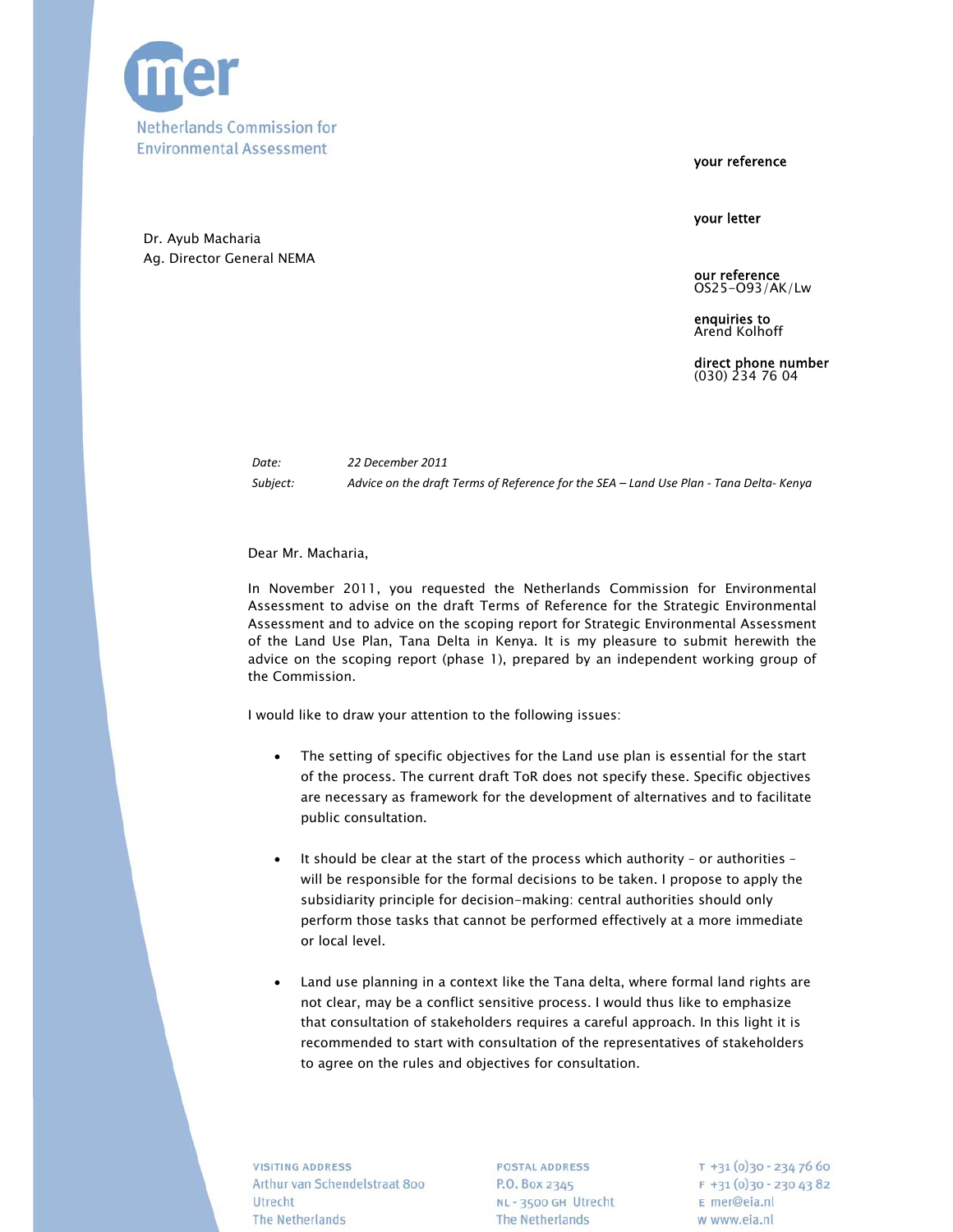For the same reason I would recommend strongly to involve in the land use planning process organizations that can have a role in land use related conflict resolution. The capacity of those organizations to execute this role need to be adequate at the start of this process.

The NCEA would appreciate to be kept informed on the use that is made of this advice.

I would like to reiterate the willingness of the Commission to continue co-operation with NEMA in the coming years.

Yours sincerely,

Rudy Rabbinge

Chairman of the Working Group - Advice on the draft Terms of Reference for the SEA – Land Use Plan - Tana Delta, Kenya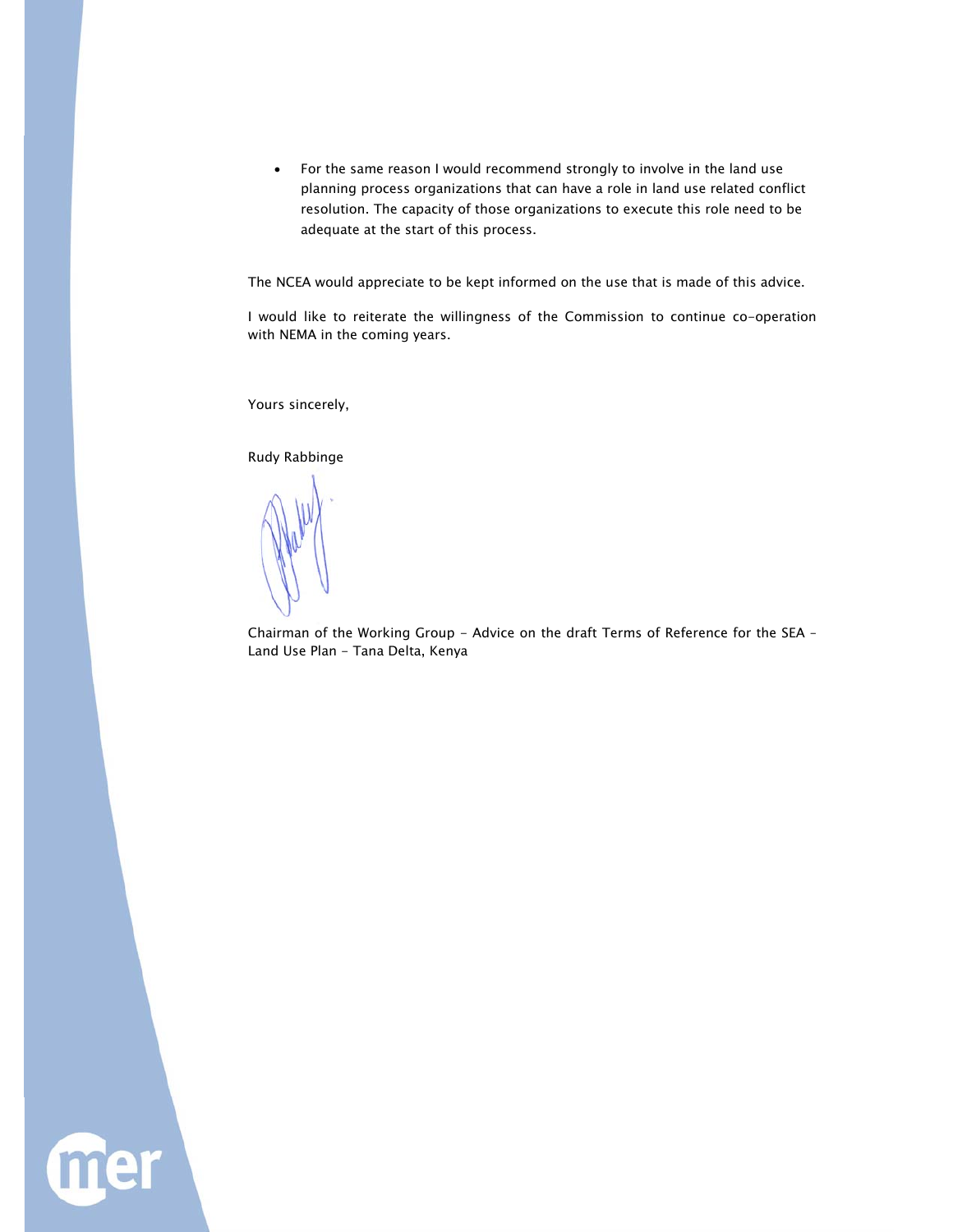# Advice on the draft Terms of Reference for the SEA - Land Use Plan - Tana Delta- Kenya

Advice submitted to the Minister for Development Cooperation, by a working group of the Commission for Environmental Impact Assessment in the Netherlands.

Technical secretary and the control of the Chairman

Arend Kolhoff **Prof. Rudy Rabbinge** 

Utrecht, 22 December 2011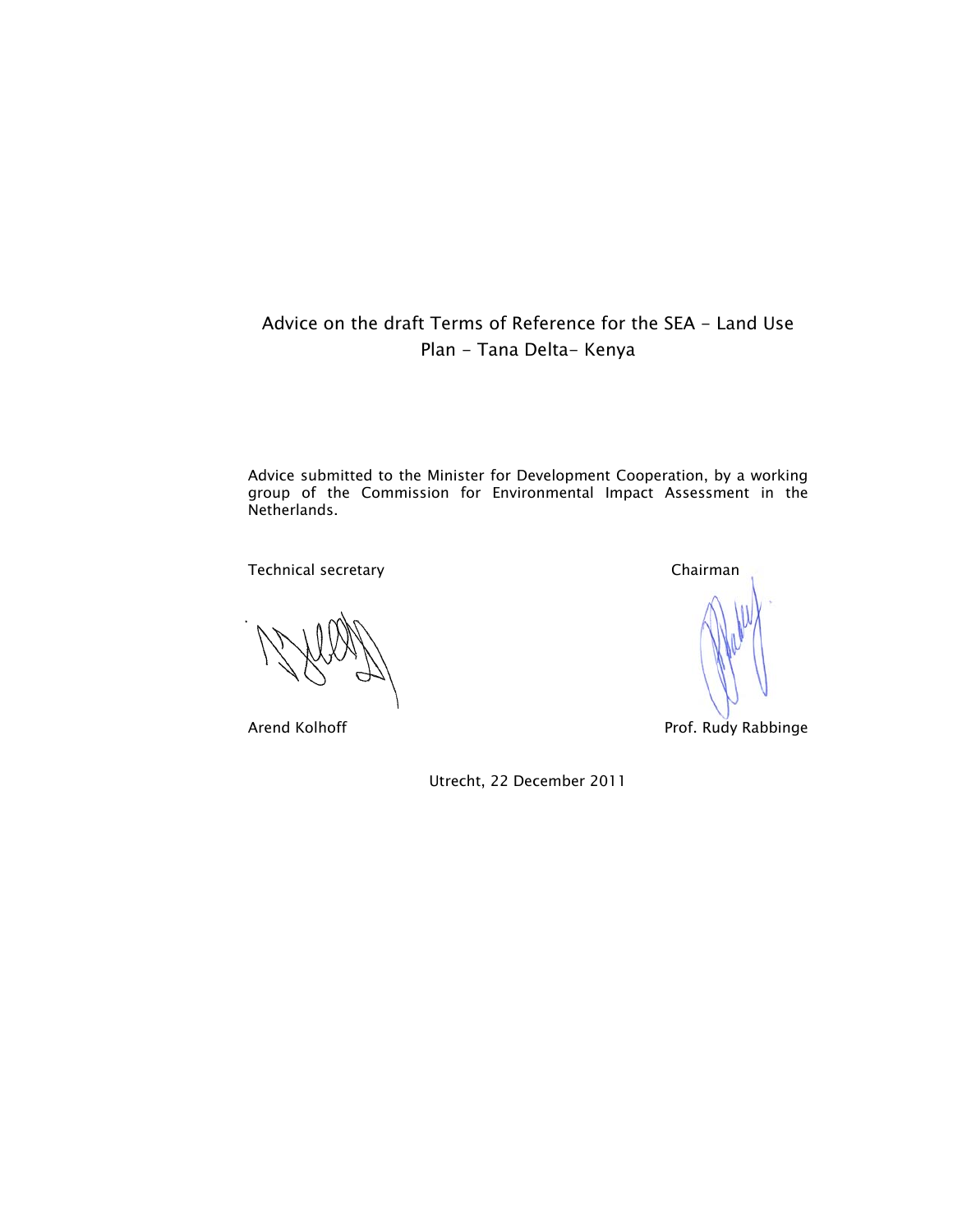NCEA Advice on draft ToR SEA–LUP-Tana Delta, Kenya -OS25-093

# **TABLE OF CONTENTS**

|    | 1.1 |                                                                  |  |
|----|-----|------------------------------------------------------------------|--|
| 2. |     |                                                                  |  |
|    | 21  |                                                                  |  |
|    | 2.2 |                                                                  |  |
|    | 2.3 | Analysis of the existing situation (phase 1 of the LUP and SEA)3 |  |
|    | 2.4 |                                                                  |  |
|    | 2.5 |                                                                  |  |
|    | 2.6 |                                                                  |  |
|    | 2.7 |                                                                  |  |
|    |     |                                                                  |  |

#### **APPENDICES**

- 1. Draft Letter of request from NEMA
- 2. Project information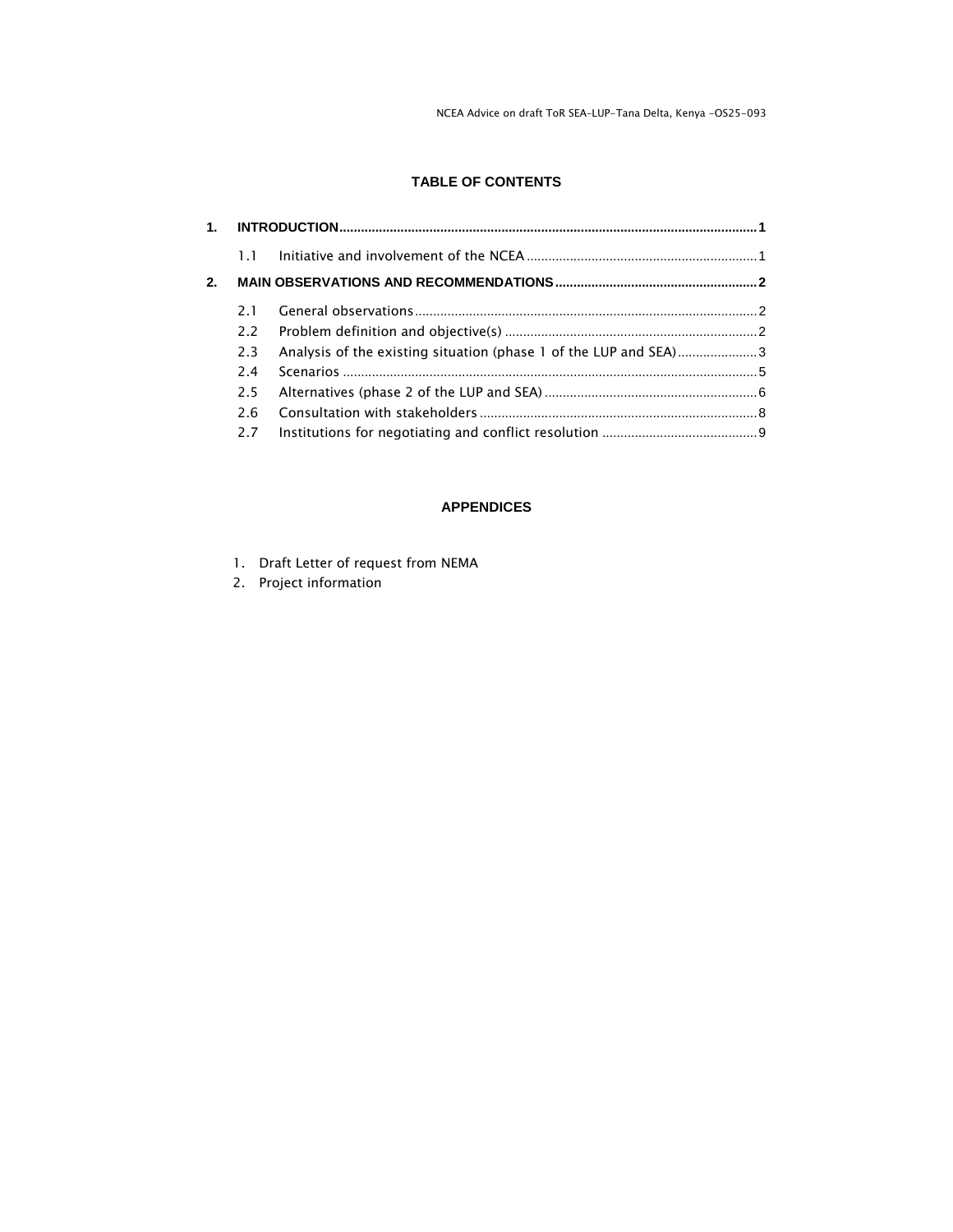# **1. INTRODUCTION**

### 1.1 Initiative and involvement of the NCEA

This initiative concerns a Strategic Environmental Assessment (SEA) for the development of a Land use plan for the Tana delta in Kenya. The Netherlands Commission for Environmental Assessment (NCEA) has been asked by the National Environmental Management Authority of Kenya (NEMA) to review the quality of the draft Terms of Reference for the Spatial Planning & Strategic Environmental Assessment for the Tana Delta and Tana River basin<sup>1</sup><sup>2</sup>. Hereafter, this report is referred to as the "draft ToR". This draft ToR contains proposed guidelines for the preparation of the Land use plan as well as for the SEA, with a focus on guidelines for the process and approach to be followed.

The NCEA and NEMA agreed to apply a two-phased approach: first the NCEA will issue an advice on process and approach issues, later to be followed by a more detailed advice on the content issues for the preparation of the SEA for the Land use plan. This second advice is scheduled for February 2012.

As said, this advice concerns process and approach for the land use and SEA process. The NCEA decided to follow for this advice a shortened procedure to best match the decision making agenda: before Christmas the Kenya government intends to decide on process and approach for the integrated land use plan and SEA. For this reason NCEA has not included the usual site visit in the preparation of this advice, nor has there been a consultation with stakeholders. As a consequence this review does not have the status of a 'full' NCEA advice, but is to be regarded as a technical desk review. The main implication is that there will be more uncertainty in the conclusions of the NCEA.

The findings of this review are prepared by a working group of experts that act on behalf of the NCEA3.

For the preparation of the second advice the Tana delta will be visited, including consultation of stakeholders.

<sup>1</sup> Manual (detailed Terms of Reference) for the Spatial Planning & Strategic Environmental Assessment processes relating to the Tana Delta and Tana River basin ; Draft 1, October 31st 2011

Appendix 1: letter of invitation

Appendix 2: Information on the working group of the NCEA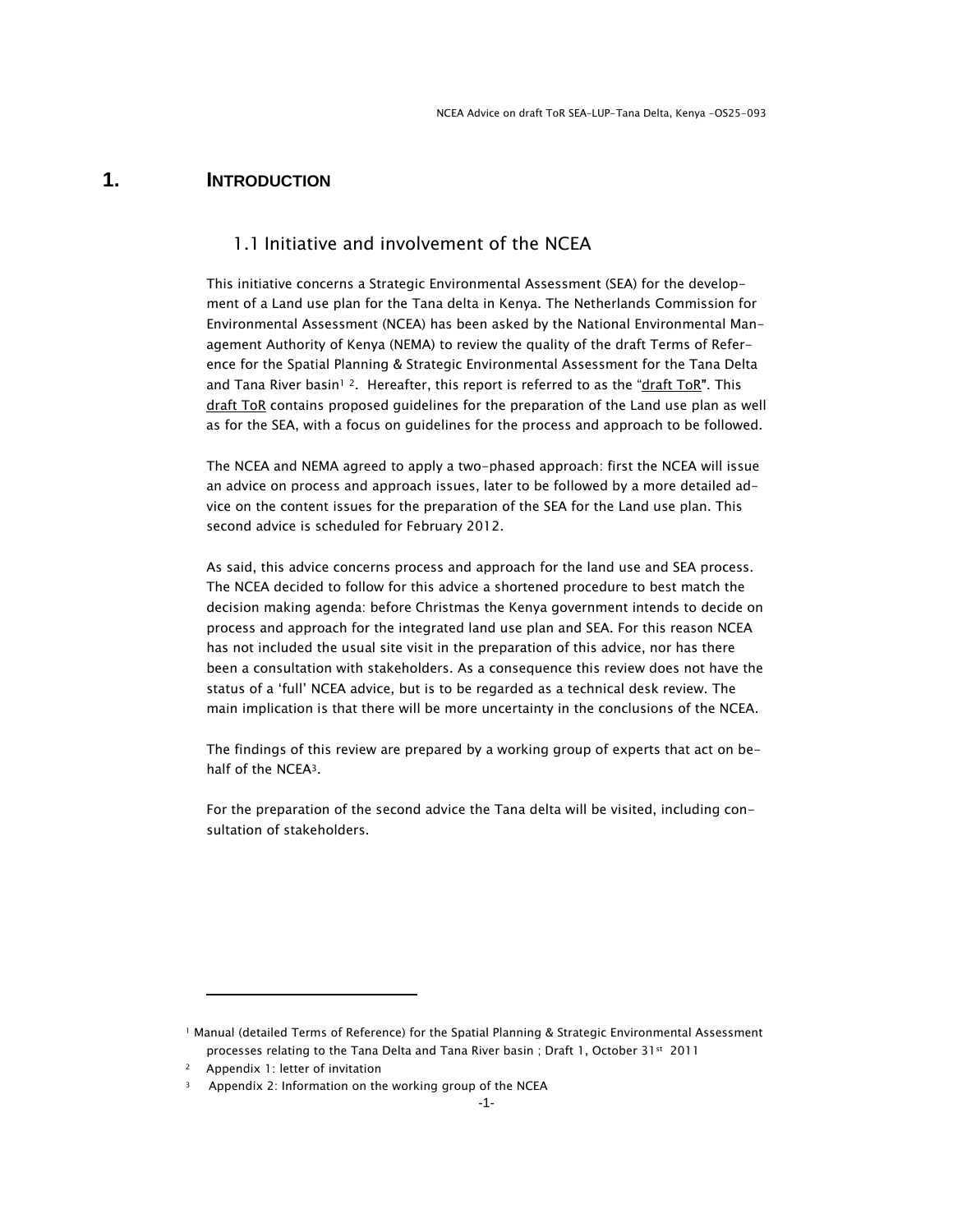# **2. MAIN OBSERVATIONS AND RECOMMENDATIONS**

# 2.1 General observations

The NCEA supports the proposal to aim for an integrated Land use plan and Strategic Environmental Assessment (SEA). The process steps and the links between the Land use plan and the SEA as described in the draft ToR are a good basis for the start of this process. However, it is recommended to modify figure 4 on page13 since this figure does not match what is explained in the text. Figure 4 for example mentions public consultation in step 6 whilst in the text public consultation already starts in step 1.

The draft ToR provides guidance for both the process of land use planning and the process of SEA. In each of the following sections we make explicit for which process an observation or recommendation is meant.

### 2.2 Problem definition and objective(s)

#### Land Use plan

The draft ToR does not contain a clear problem definition nor objective(s) to be achieved by the land use plan (LUP). The NCEA proposes to define these as specific as possible, since these are essential for the development of alternatives and for a fair and successful public consultation.

As a starting point for defining specific objectives, the following elements could be used that are extracted from the draft ToR and the Annex 1 to the draft ToR4:

- Stimulating the economic and social development of the Delta;
- Making use of available development opportunities;
- Taking into account the interests of the stakeholder groups depending on the natural resources;
- Conflict resolution on use of land / natural resources between different stakeholder groups;
- Sustaining the long-term productivity of the delta, not threatening or irreversibly compromising the existence of its biodiversity and ecosystem services provision level.

<sup>4</sup> Communiqué of the Inter-Ministerial Consultative Meeting on sustainable development of Deltas in Kenya; Malindi meeting to confirm the support for the international Delta Alliance and launch the Tana Delta Planning and SEA Initiative, Malindi 15th September 2011, Kenya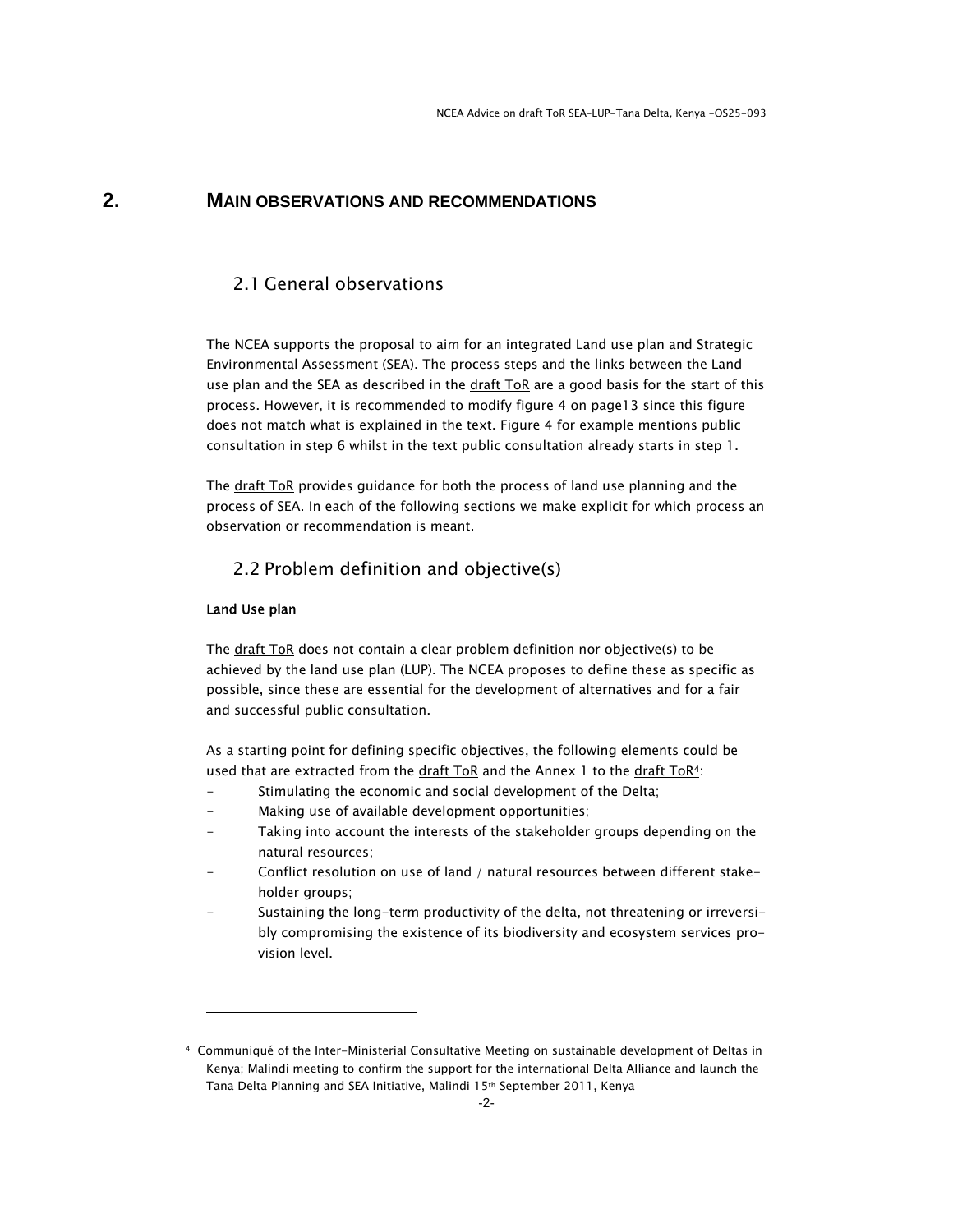In the draft ToR no reference is made to the importance of the historical context of the wider Tana Delta Region. The NCEA recommends to make an analysis of this context, because of its importance both for a better understanding of the existing land use situation, and as basis for developing feasible alternatives. The wider Tana basin and in particular the Tana delta has a history of conflicts and competition over land use and natural resources among different groups, both those living permanently in the area as well as visitors from, foremost, northern Kenya. The analysis should include the extent to which there are conflicting views on (traditional) and new land use practices, un-clarity and disputes of existing land rights and lack of trust by local stakeholders (e.g. related to externally driven developments in the past where their rights and demands were insufficiently considered). For the purpose of preparing this advice the NCEA made a short study of the historical context. If useful it can share this information during the preparation of the SEA.

#### Strategic Environmental Assessment

The present draft ToR does not describe the objective(s) of the SEA. The NCEA proposes to provide this objective because SEA has no legal basis yet in Kenya, and thus objectives need to be defined on a case by case basis. Since this is one of the first SEAs in Kenya we would suggest to include as a secondary objective of the SEA to gain insight in effective SEA application in the Kenya context and for land use plans in particular.

# 2.3 Analysis of the existing situation (phase one of the LUP and SEA)

#### Land use plan and Strategic Environmental Assessment

According to the draft ToR (page 8) phase one of the planning process will result in information that will be used "to formulate a number of scenarios/alternatives<sup>5</sup> for future management and development of communities, land use and natural resources in the Tana Delta". Activities that will provide the necessary information for these scenarios are listed on page 7 under two headings: Baseline surveys & policy analysis, and Public consultation.

<sup>&</sup>lt;sup>5</sup> The NCEA proposes to use the word scenario for those aspects / developments that are beyond control of the LUP but have an influence on the development opportunities in the Tana delta and the use of the word alternatives for those aspects / developments that are within the influence or control of the LUP.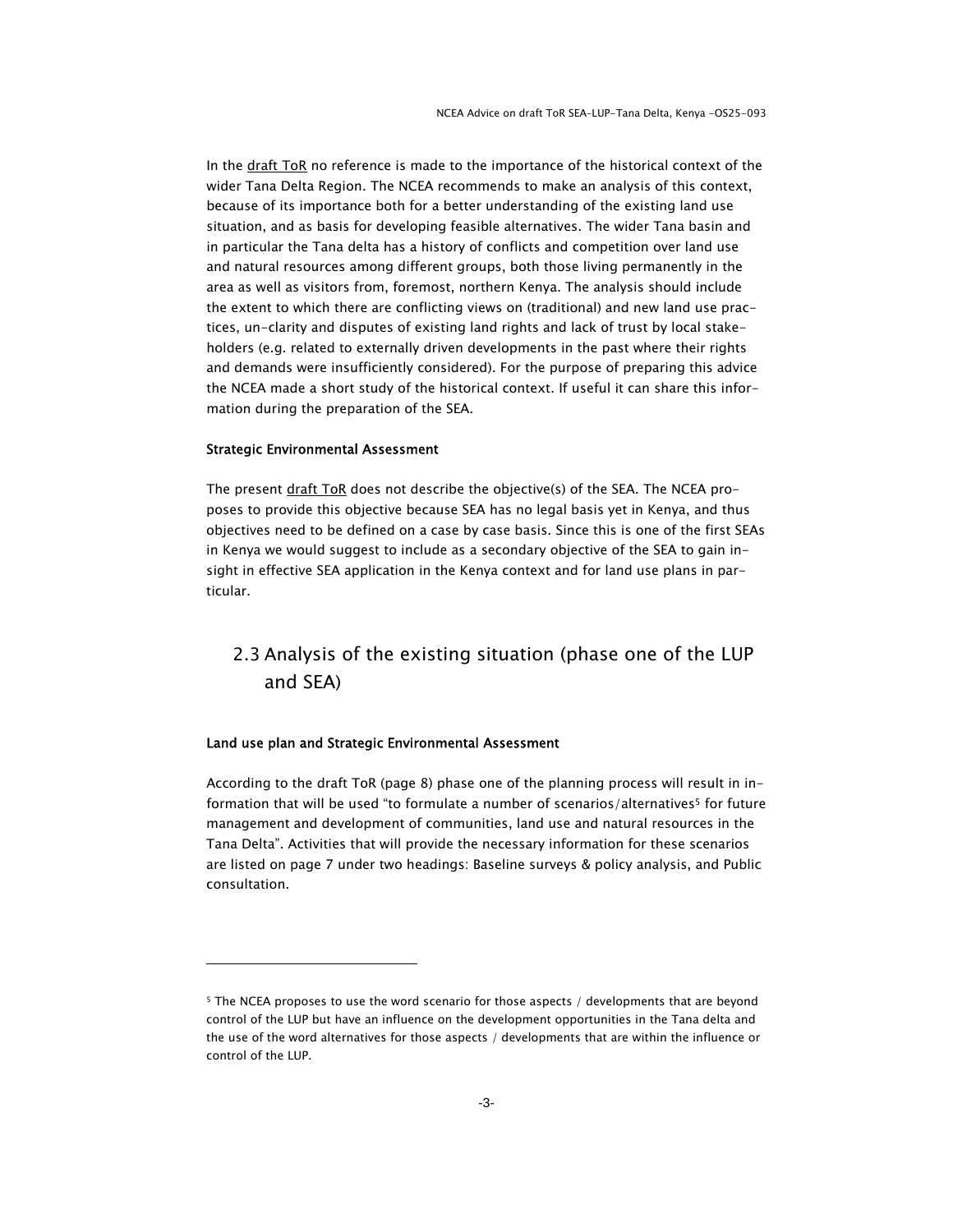The NCEA recommends to execute, as part of the policy analysis, a consistency analysis of the existing policies of sector ministries and TARDA. The consistency analysis is meant to show which policies are conflicting or strengthening each other.

The NCEA notes that the proposed approach in the draft ToR limits itself to the development of alternatives within the existing land use situation and proposed developments. This limitation has three disadvantages. Firstly, it may miss opportunities to solve current conflicts of interest between stakeholders. Secondly, it does not include the development *potential* of the Tana delta. Thirdly, it does not include the risks and or opportunities because of developments outside the delta, such as the upstream development of dams.

The NCEA therefore recommends another approach, namely to start from an analysis of the opportunities and constraints of the area, based on an inventory of natural capital or the ecosystem services provided by the area, an (e)valuation of these services by their users (including potential future users e.g. agricultural development of cash crops), and the foreseen developments outside the delta, including upstream. See figure 1 for an overview of the aspects to be studied as part of this analysis.

This recommended approach would provide a better overview of, firstly, areas suffering from overexploitation and, secondly, areas with development potential. An overlay with existing and proposed development plans would then provide insight in the feasibility of these plans, including potential present and future conflicts. This approach also enables comparison of alternative land use plans.

The NCEA supports the argumentation in the  $dr$  aft ToR to make a clear distinction between the project area to be studied in the Land use plan and the larger study area to be studied in the SEA. In the draft ToR the identification of issues to be studied focuses mostly on the project area. Looking at the larger study area the NCEA recommends to include the following developments in the SEA as they influence directly or indirectly, positively or negatively the development opportunities in the Delta:

- Foreseen socio-economic and infrastructural developments in the larger area, such as the construction of new dam(s) in the upstream Tana basin, influencing the availability of water in the Tana Delta;
- Analysis of groups of people living in the neighbouring regions, who will be affected by the proposed activities in the project area (positively or negatively), such as pastoralists using the Delta during seasonal or during time of (extreme) droughts;
- The development of Lamu port and its water needs, as far as this influences the availability of water in the rest of the delta and may cause induced development impacts;
- Relevant developments on global, national or local food markets that influence the socio-economic values of agricultural market products;
- The migration of cattle to the Delta and the development of the LAPSSET corridor that might have an influence on this migration, may have impacts to the induced developments.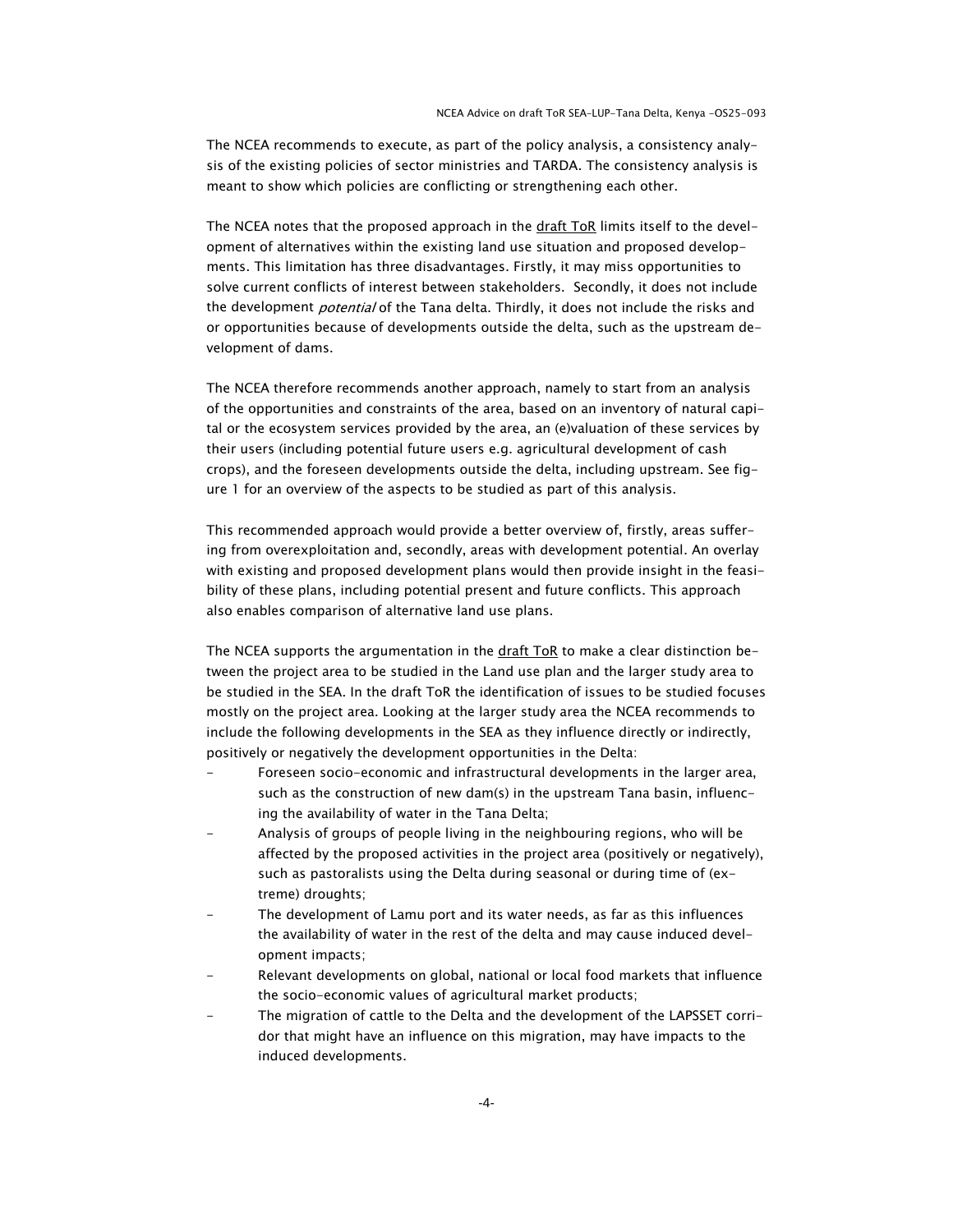

Figure 1: Overview of the aspects of the proposed approach: Opportunity and problem analysis though a participatory ecosystem services valuation.

# 2.4 Scenarios

#### Land use plan and Strategic Environmental Assessment

The development of scenarios  $-$  as defined in footnote  $5 -$  is essential to assess the feasibility of alternatives. Scenarios should therefore be elaborated in phase one. In our view the Land use plan should at least be based on a minimum, a maximum and a most probable scenario for relevant key indicators such as:

- Expected future water availability (and uncertainty) in the Delta, expressed in seasonal, year to year and long term variation / uncertainty in water resources. This availability may be influenced by external developments such as development of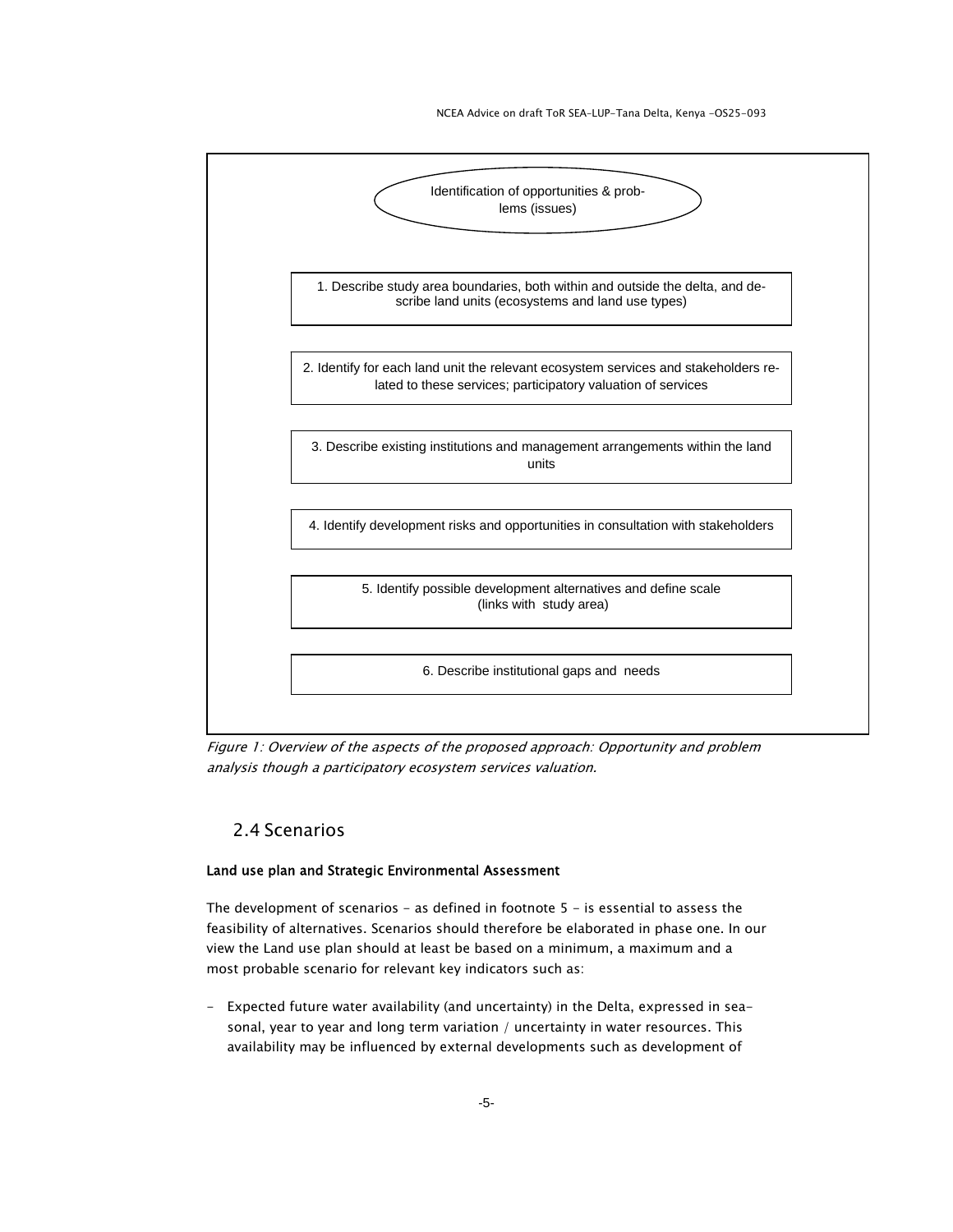water resources, potential use of water resources for development of Lamu port (LAPPSET project) and the influence of climate change.

- Expected future demographic and socio-economic developments in the project area.
- Development of national and international markets for agricultural products produced in the Delta. The development of Lamu port might have an influence on the market value of those products and should also be included in the scenarios.

For these scenarios ideally a time horizon of 10, 20 and 50 years should be applied, and their impacts on the baseline scenario and the project alternatives should be assessed.

# 2.5 Alternatives (Phase 2 of the LUP and SEA)

#### Land use plan and Strategic Environmental Assessment

The NCEA noted that the draft ToR is not clear about the role of the SEA team in the development of the alternatives. One way to read the draft ToR is that the SEA team will only be involved in the evaluation of the alternatives, and predominantly focuses on mitigation of negative impacts (re-active). If so, the NCEA strongly recommends that the SEA team should also be involved in the development of alternatives. This will contribute to the prevention of negative environmental and social consequences as well as capitalizing on development opportunities (positive impacts).

In the draft ToR (p.8) it is stated that the following alternatives will be developed in phase two:

- A. A conservation oriented strategy;
- B. A development oriented strategy;
- C. A community focused strategy and;
- D. Other alternatives, illustrating variants and hybrids of the above

A first general observation is that in the view of the NCEA, development of alternatives should be based on the objectives of the Land use plan and as noted in section 2.2 these are not yet specified in the draft ToR.

A second observation is that the reasoning behind the selection of the mentioned alternatives is not given. The NCEA assumes that this is as follows: the three alternatives represent the 'extremes' of the continuum of possible development opportunities in the Delta. This is a well known approach with proven advantages within SEA literature. However, achieving these advantages depends on a certain context for the planning process. The approach particularly works well in situations where stakeholders are equally strong, rights of individuals are legally guaranteed and, there is trust and an open dialogue possible between stakeholders.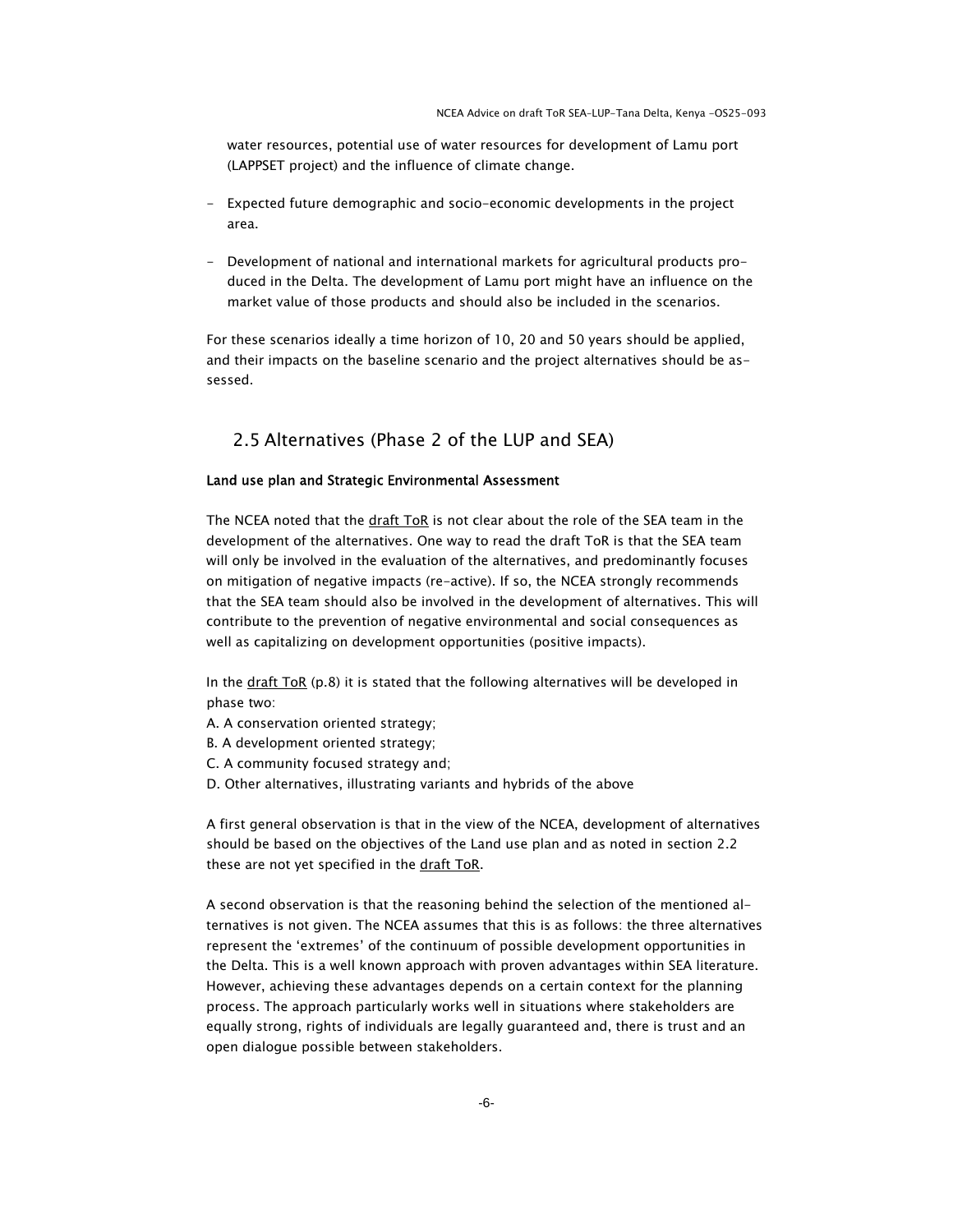However, as described in section 2.2 the situation in the Tana delta does not meet these conditions. As a result this approach may have an undesired side effect: it might lead to polarization of the stakeholders, each defending 'their' alternative. For this reason, the NCEA suggests to consider a different approach: a more integrated and more inclusionary approach in developing alternatives to avoid polarization and possibly contribute to conflict resolution related to land use.

Such an approach would be based on the assumption that it is to a certain extent possible to combine interests of different stakeholders such as biodiversity conservation, sustainable land use, agricultural development and pastoralism. The process of developing, designing and comparing possible alternatives provides an opportunity to search in a participatory, bottom-up approach for feasible and acceptable combinations of different land use types, serving the interests of different stakeholders in the Delta. Such an interactive, participatory and inclusionary process is expected to yield generally more acceptable development paths for the area as a whole.

The opportunity and constraints analysis, including the policy analysis, as we have proposed will result in an overview of problems and opportunities in the Tana delta, and the options to deal with the problems and utilizing the opportunities. The different options need to be combined in coherent and logical alternatives. These alternatives may be based on possible choices on the following issues:

- A. Scenarios as indicated in section 2.4;
- B. National versus local interests, based on alternative solutions as mentioned in section 2.3;
- C. Existing land use versus new land use; also based on alternative solutions as mentioned in section 2.3;
- D. High versus low input of investments for implementing the alternatives. Implementation of the LUP will require substantial investments from various sources like (national) government, international funding agencies and/or private (foreign) investors. Depending on the availability of these sources the level of investments may be high or low, which has consequences for what would be the best alternative for the delta. The NCEA recommends as much as possible to provide insight in the proposed or expected availability of investment funds.

The approach will provide an insight in which stakeholders will clearly benefit and which stakeholders may be negatively affected. For the latter options for mitigation or compensation should be analysed.

Once the specific objectives for the Land use plan are formulated, the NCEA will provide more concrete suggestions for possible alternatives in its second advice.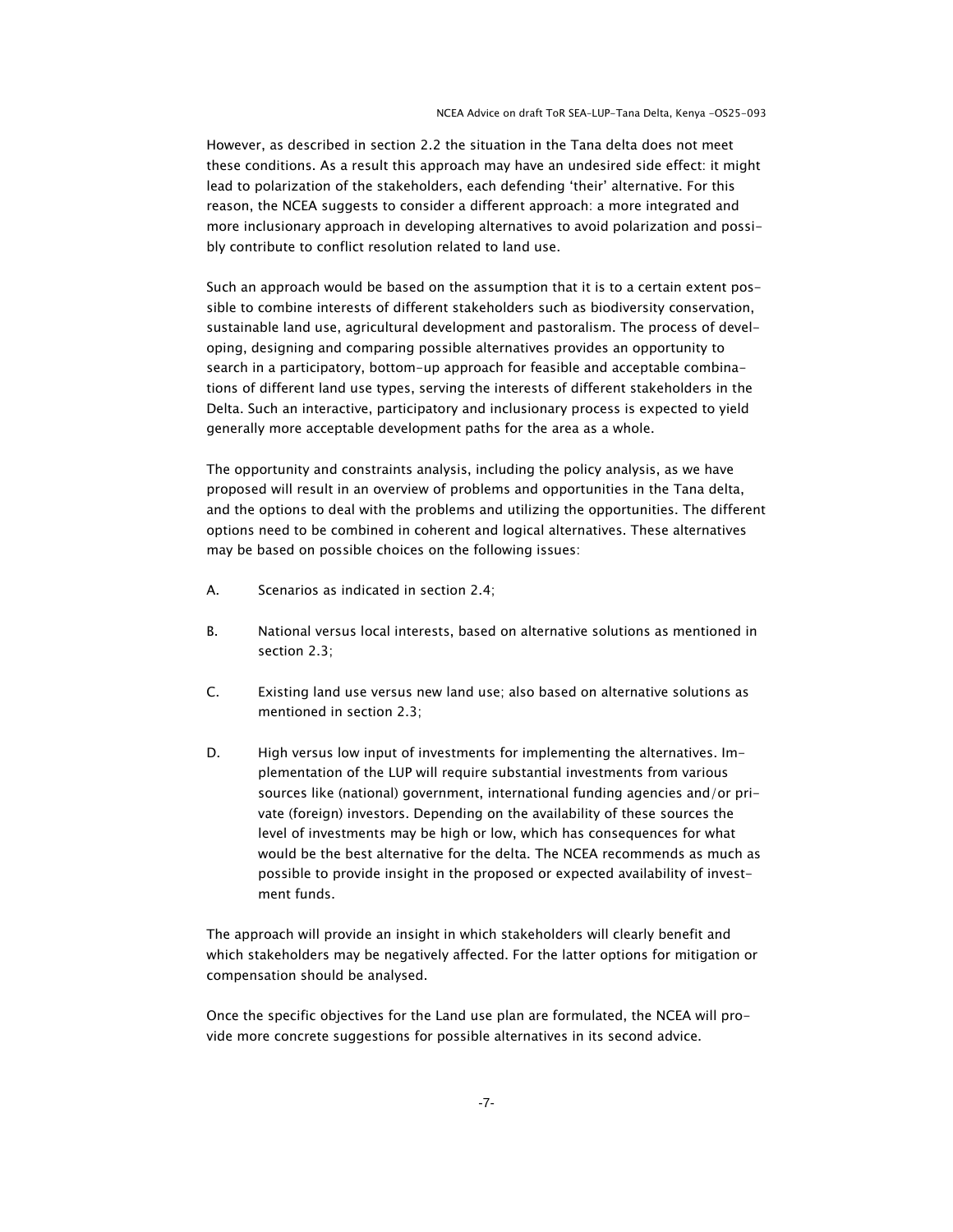NCEA Advice on draft ToR SEA–LUP-Tana Delta, Kenya -OS25-093

The NCEA recommends evaluating and comparing the alternatives by making use of a so-called 'participative social cost-benefit analysis (social-CBA)'. In a social-CBA alternatives are evaluated on both economic, social and environmental costs and benefits, through a combined experts and participatory approach. This will give insight into the advantages and disadvantages for different stakeholder groups that have an interest in the Delta. On the basis of available information, and budget and time available for the social-CBA it should be decided to what extent costs and benefits are described qualitatively or should be quantified and put into monetary (economic) terms. As part of this approach the appropriate environmental, social, economic criteria need to be defined. These criteria and their measurement (e.g. through indicators) have to be further developed together with the relevant stakeholders and experts. For reviewing the development of cash crop agriculture it is recommended to make use of the recently developed guidelines by – amongst others- the World Bank and FAO. In the second advice the NCEA will provide guidelines to develop these criteria as part of the social-CBA.

In addition to the economic, social and environmental criteria, also the criteria for the institutional assessment should be defined.

# 2.6 Consultation with stakeholders

The draft ToR states the following about public consultation in the respective three phases:

- Phase one: " … all citizens are given the opportunity to learn about the plan process and how it will influence future land use decision (p.7).
- Phase two: All stakeholders who participated in phase one consultations will be invited to a repeat series of community meetings to discuss and give opinions on the findings and conclusions of the Planning report (p.8).
- Phase three: A further round of consultations with all stakeholders will follow approval of the draft plan by the Task force (p.9)".

The NCEA notes that the draft ToR is unclear on the following issues:

- What is the aim of public consultation?
- Which stakeholders will be consulted?
- How and to what extent are the stakeholders consulted?
- How are the expectations of the stakeholders managed?
- How to deal with disputes and conflict on land rights?

The NCEA proposes to develop in accordance with the NEMA guidelines for SEA a public engagement and disclosure plan in which the above mentioned questions are adequately addressed and building of trust and management of (realistic) expectations are starting points. We recommend making use of the following guidelines:

- FAO (2006): Conflict management and land tenure. FAO Land tenure studies.
- FAO (2007): Good governance in land tenure and administration. FAO Land tenure studies 9.
- World Bank (2005): Strategic Environmental assessment: Capacity building in conflict affected countries; Paper no.30.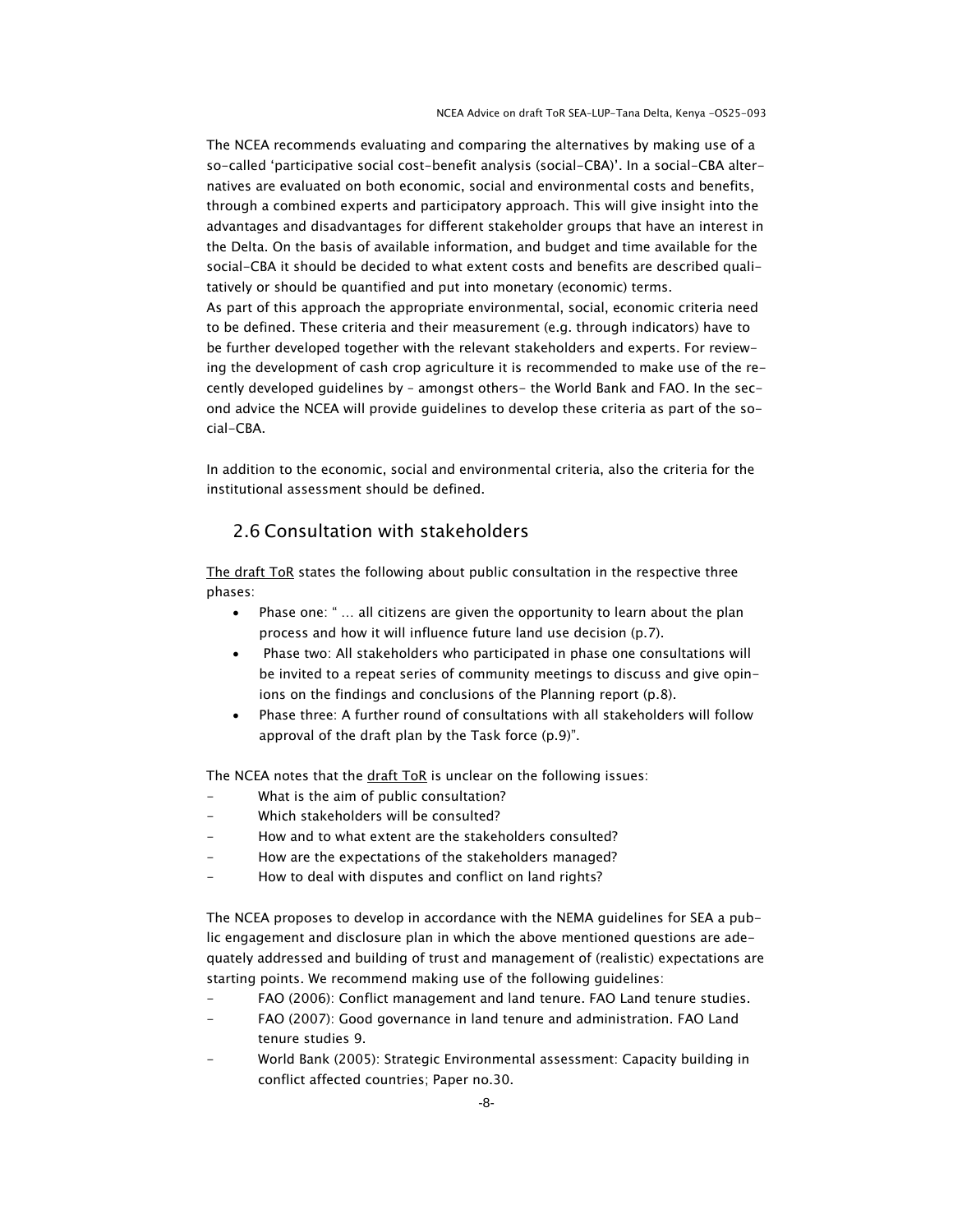The NCEA proposes to include the consultation of the following stakeholders:

- (temporary) users and inhabitants of the Delta, distinguishing between different gender and age groups, including youngsters;
- authorities (national/ sector, regional, local) and Tana River Development Authority (TARDA) ;
- (potential) private and future investors;
- NGOs (national and international);
- stakeholders in initiatives outside the delta that (partly) depend on the delta (e.g. Lamu water supply).

### 2.7 Institutions for negotiating and conflict resolution

The NCEA emphasizes that it is likely that this combined land use planning and SEA process will be confronted with disputes and conflict on land use. For this reason, the NCEA recommends to assess at the start of this process, what institutions (organizations and mechanisms) are in place and or need to be developed for negotiations and handling grievances, disputes and conflict on land use. We suggest to give these institutions a role in this process. The following report provides an example of one of those possible mechanisms, peace committees at district and community level that seems to have been functioning in the Tana region as well.

 The concept of Peace Committee: A snapshot analysis of the concept peace committee in relation to peace building initiatives in Kenya. Practical Action 2006 M. Adan and R. Pkalya.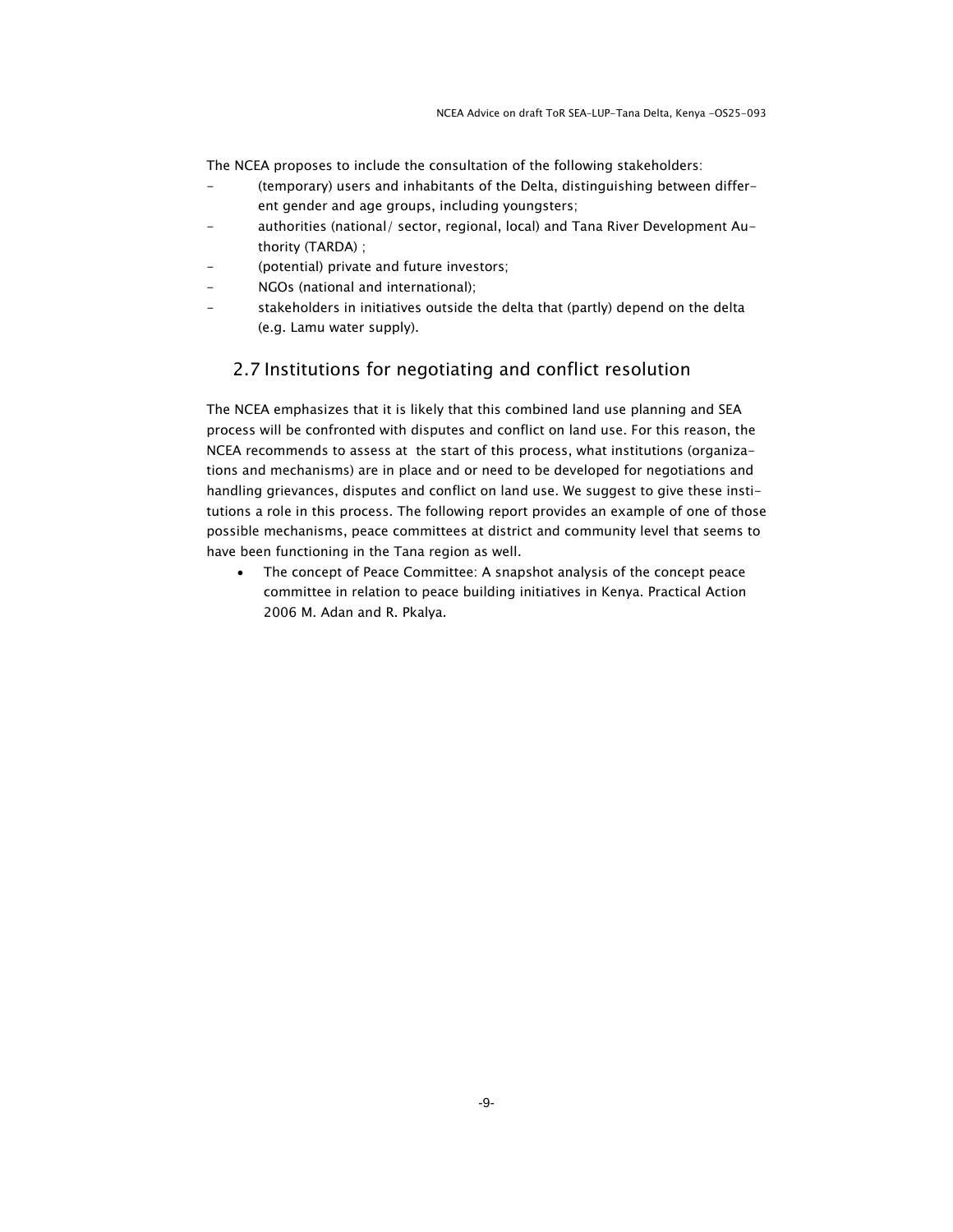# APPENDICES

To the Advice on the draft Terms of Reference for the SEA - Land Use Plan - Tana Delta- Kenya

(Appendices 1 to 2)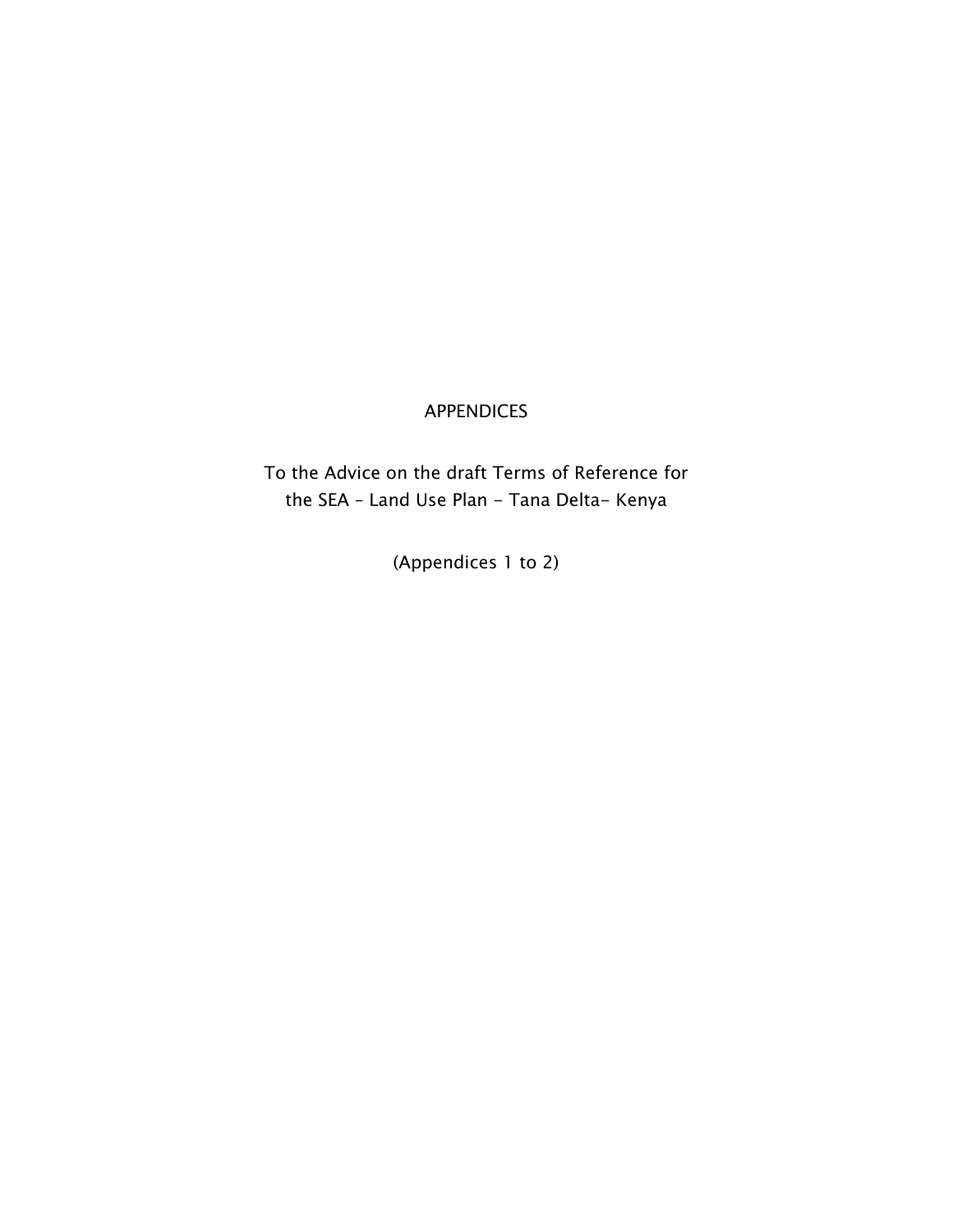# **APPENDIX 1**

#### **Draft letter of request from NEMA, received on 3 November 2011**